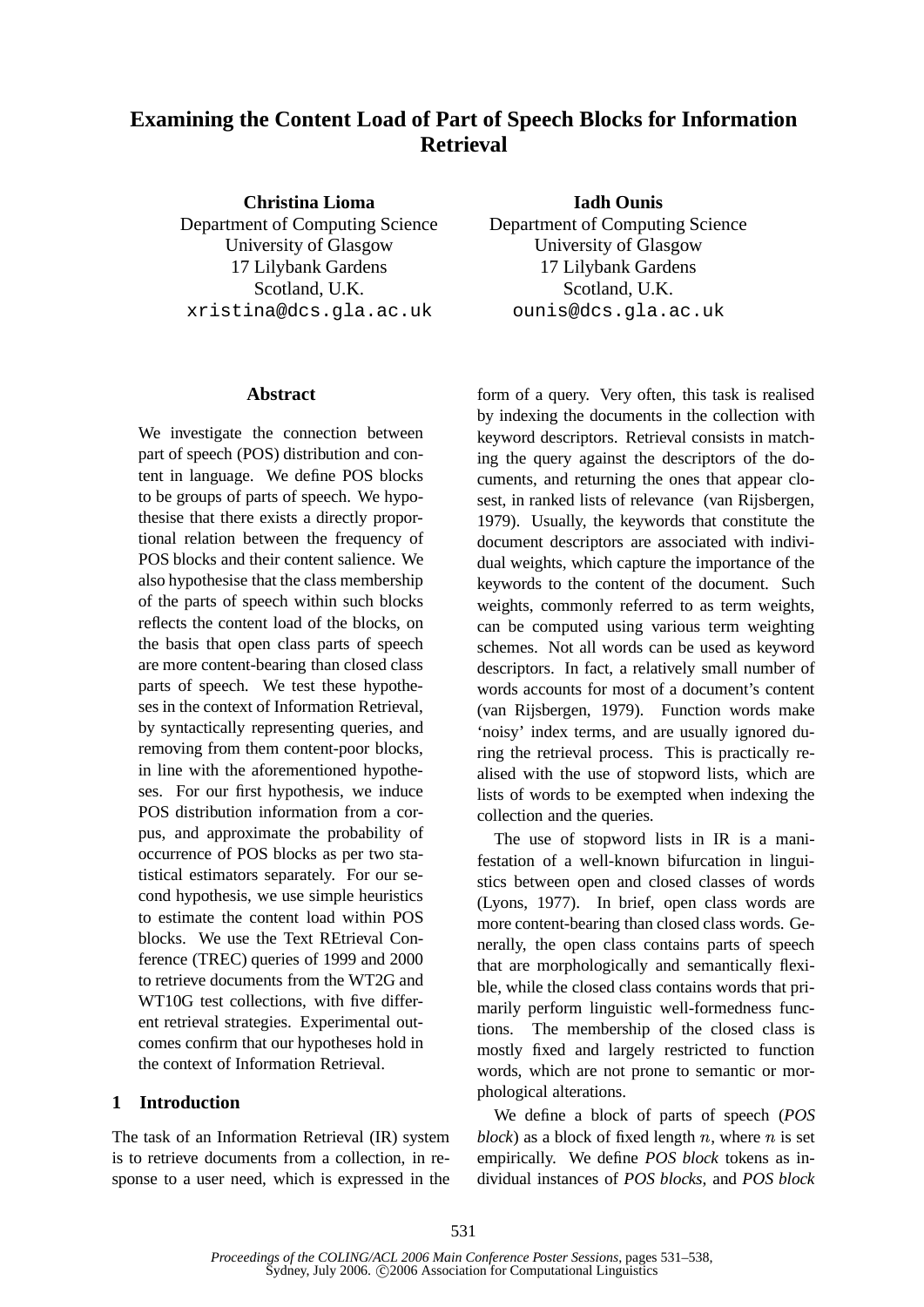types as distinct *POS blocks* in a corpus. The purpose of this paper is to test two hypotheses.

The intuition behind both of these hypotheses is that, just as individual words can be content-rich or content-poor, the same can hold for blocks of parts of speech. According to our first hypothesis, *POS blocks* can be categorized as content-rich or content-poor, on the basis of their distribution within a corpus. Specifically, we hypothesise that the more frequently a *POS block* occurs in language, the more content it is likely to bear. According to our second hypothesis, *POS blocks* can be categorized as content-rich or content-poor, on the basis of the part of speech class membership of their individual components. Specifically, we hypothesise that the more closed class components found in a *POS block*, the less content the block is likely to bear.

Both aforementioned hypotheses are evaluated in the context of IR as follows. We observe the distribution of *POS blocks* in a corpus. We create a list of *POS block* types with their respective probabilities of occurrence. As a first step, to test our first hypothesis, we remove the *POS blocks* with a low probability of occurrence from each query, on the assumption that these blocks are content-poor. The decision regarding the threshold  $\theta$  of low probability of occurrence is realised empirically. As a second step, we further remove from each query *POS blocks* that contain less open class than closed class components, in order to test the validity of our second hypothesis, as an extension of the first hypothesis. We retrieve documents from two standard IR English test collections, namely WT2G and WT10G. Both of these collections are commonly used for retrieval effectiveness evaluations in the Text REtrieval Conference (TREC), and come with sets of queries and query relevance assessments<sup>1</sup>. Query relevance assessments are lists of relevant documents, given a query. We retrieve relevant documents using firstly the original queries, secondly the queries produced after step 1, and thirdly the queries produced after step 2. We use five statistically different term weighting schemes to match the query terms to the document keywords, in order to assess our hypotheses across a range of retrieval techniques. We associate improvement of retrieval performance with successful noise reduction in the queries. We assume noise reduction to reflect the correct identification of content-poor blocks, in line with our hypotheses.

Section 2 presents related studies in this field. Section 3 introduces our methodology. Section 4 presents the experimental settings used to test our hypotheses, and their evaluation outcomes. Section 5 provides our conclusions and remarks.

#### **2 Related Studies**

We examine the distribution of *POS blocks* in language. This is but one type of language distribution analysis that can be realised. One can also examine the distribution of character or word ngrams, e.g. Language Modeling (Croft and Lafferty, 2003), phrases (Church and Hanks, 1990; Lewis, 1992), and so on. In class-based n-gram modeling (Brown et al., 1992) for example, classbased n-grams are used to determine the probability of occurrence of a POS class, given its preceding classes, and the probability of a particular word, given its own POS class. Unlike the classbased n-gram model, we do not use *POS blocks* to make predictions. We estimate their probability of occurrence as blocks, not the individual probabilities of their components, motivated by the intuition that the more frequently a *POS block* occurs, the more content it bears. In the context of IR, efforts have been made to use syntactic information to enhance retrieval (Smeaton, 1999; Strzalkowski, 1996; Zukerman and Raskutti, 2002), but not by using POS block-based distribution representations.

#### **3 Methodology**

We present the steps realised in order to assess our hypotheses in the context of IR. Firstly, *POS blocks* with their respective frequencies are extracted from a corpus. The probability of occurrence of each *POS block* is statistically estimated. In order to test our first hypothesis, we remove from the query all but *POS blocks* of high probability of occurrence, on the assumption that the latter are content-rich. In order to test our second hypothesis, *POS blocks* that contain more closed class than open class tags are removed from the queries, on the assumption that these blocks are contentpoor.

#### **3.1 Inducing** *POS blocks* **from a corpus**

We extract *POS blocks* from a corpus and estimate their probability of occurrence, as follows.

<sup>1</sup> http://trec.nist.gov/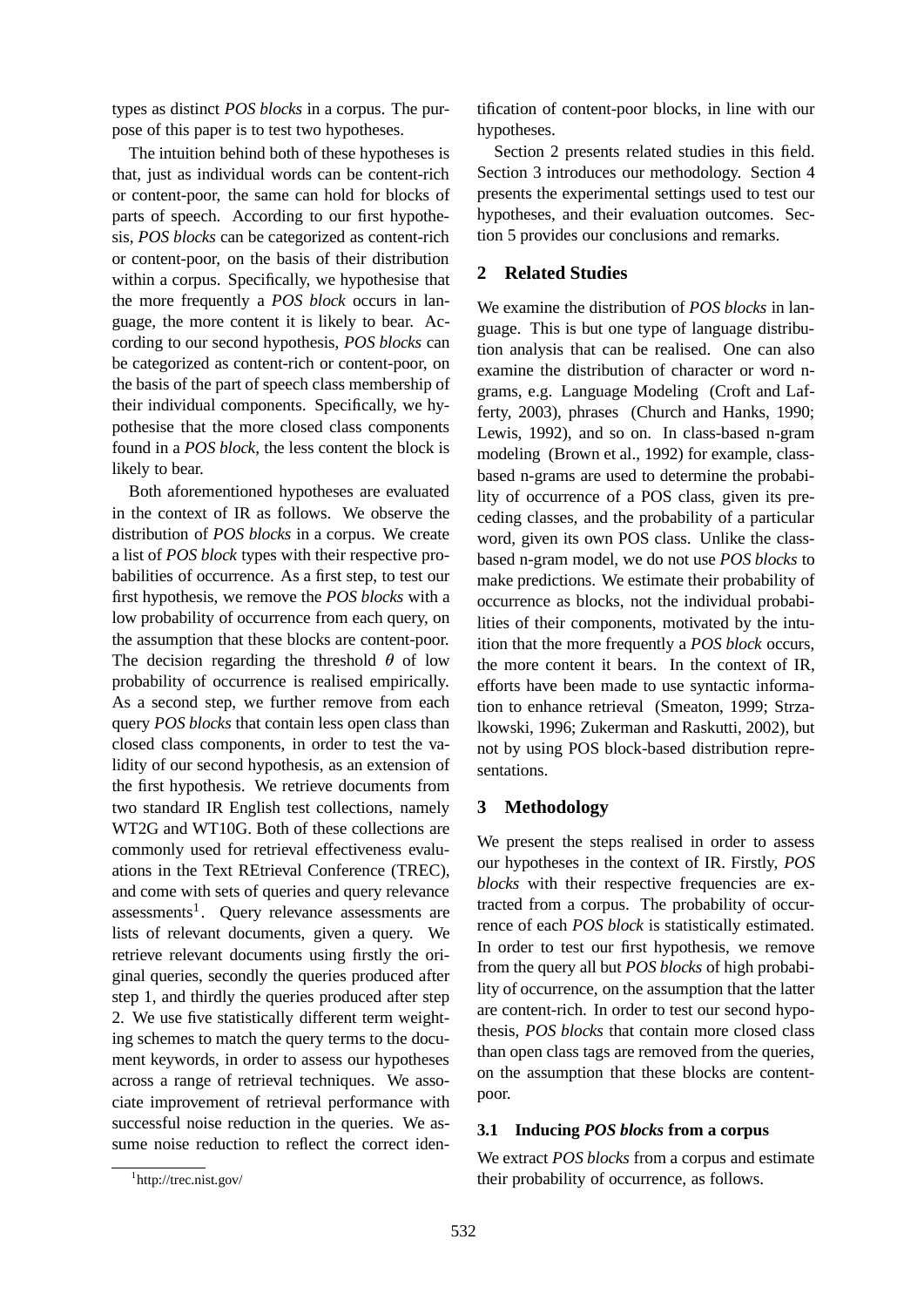The corpus is POS tagged. All lexical word forms are eliminated. Thus, sentences are constituted solely by sequences of POS tags. The following example illustrates this point.

[Original sentence] Many of the proposals for directives and action programmes planned by the Commission have for some obscure reason never seen the light of day.

[Tagged sentence] Many/JJ of/IN the/DT proposals/NNS for/IN directives/NNS and/CC action/NN programmes/NNS planned/VVN by/IN the/DT Commission/NP have/VHP for/IN some/DT obscure/JJ reason/NN never/RB seen/VVN the/DT light/NN of/IN day/NN

[Tags-only sentence] JJ IN DT NNS IN NNS CC NN NNS VVN IN DT NP VHP IN DT JJ NN RB VVN DT NN IN NN

For each sentence in the corpus, all possible *POS blocks* are extracted. Thus, for a given sentence ABCDEFGH, where POS tags are denoted by single letters, and where POS block length  $n = 4$ , the *POS blocks* extracted are ABCD, BCDE, CDEF, and so on. The extracted *POS blocks* overlap. The order in which the *POS blocks* occur in the sentence is disregarded.

We statistically infer the probability of occurrence of each *POS block*, on the basis of the individual *POS block* frequencies counted in the corpus. Maximum Likelihood inference is eschewed, as it assigns the maximum possible likelihood to the *POS blocks* observed in the corpus, and no probability to unseen *POS blocks*. Instead, we employ statistical estimation that accounts for unseen *POS blocks*, namely Laplace and Good-Turing (Manning and Schutze, 1999).

### **3.2 Removing** *POS blocks* **from the queries**

In order to test our first hypothesis, *POS blocks* of low probability of occurrence are removed from the queries. Specifically, we POS tag the queries, and remove the *POS blocks* that have a probability of occurrence below an empirical threshold  $\theta$ . The following example illustrates this point.

[Original query] A relevant document will focus on the causes of the lack of

integration in a significant way; that is, the mere mention of immigration difficulties is not relevant. Documents that discuss immigration problems unrelated to Germany are also not relevant.

[Tags-only query] DT JJ NN MD VV IN DT NNS IN DT NN IN NN IN DT JJ NN; WDT VBZ DT JJ NN IN NN NNS VBZ RB JJ. NNS WDT VVP NN NNS JJ TO NP VBP RB RB JJ

[Query with high-probability *POS blocks*] DT NNS IN DT NN IN NN IN NN IN NN NNS

[Resulting query] the causes of the lack of integration in mention of immigration difficulties

Some of the low-probability *POS blocks*, which are removed from the query in the above example, are DT JJ NN MD, JJ NN MD VV, NN MD VV IN, and so on. The resulting query contains fragments of the original query, assumed to be content-rich. In the context of the bag-of-words approach to IR investigated here, the grammatical well-formedness of the query is thus not an issue to be considered.

In order to test the second hypothesis, we remove from the queries *POS blocks* that contain less open class than closed class components. We propose a simple heuristic *Content Load* algorithm, to 'count' the presence of content within a *POS block*, on the premise that open class tags bear more content than closed class tags. The order of tags within a *POS block* is ignored. Figure 1 displays our *Content Load* algorithm.

After the  $n^{th}$  *POS block* component has been 'counted', if the *Content Load* is zero or more, we consider the *POS block* content-rich. If the

| Figure 1: The <i>Content Load</i> algorithm     |
|-------------------------------------------------|
| function CONTENT-LOAD(POSblock)                 |
| returns ContentLoad                             |
| INITIALISE-FOR-EACH-POSBLOCK(query)             |
| for $pos \leftarrow$ from 1 to POSblock-size do |
| $if$ (current-tag = = OpenClass)                |
| $(ContentLoad)++$                               |
| elseif(current-tag $=$ $\equiv$ ClosedClass)    |
| (ContentLoad)--                                 |
| end                                             |
| return(ContentLoad)                             |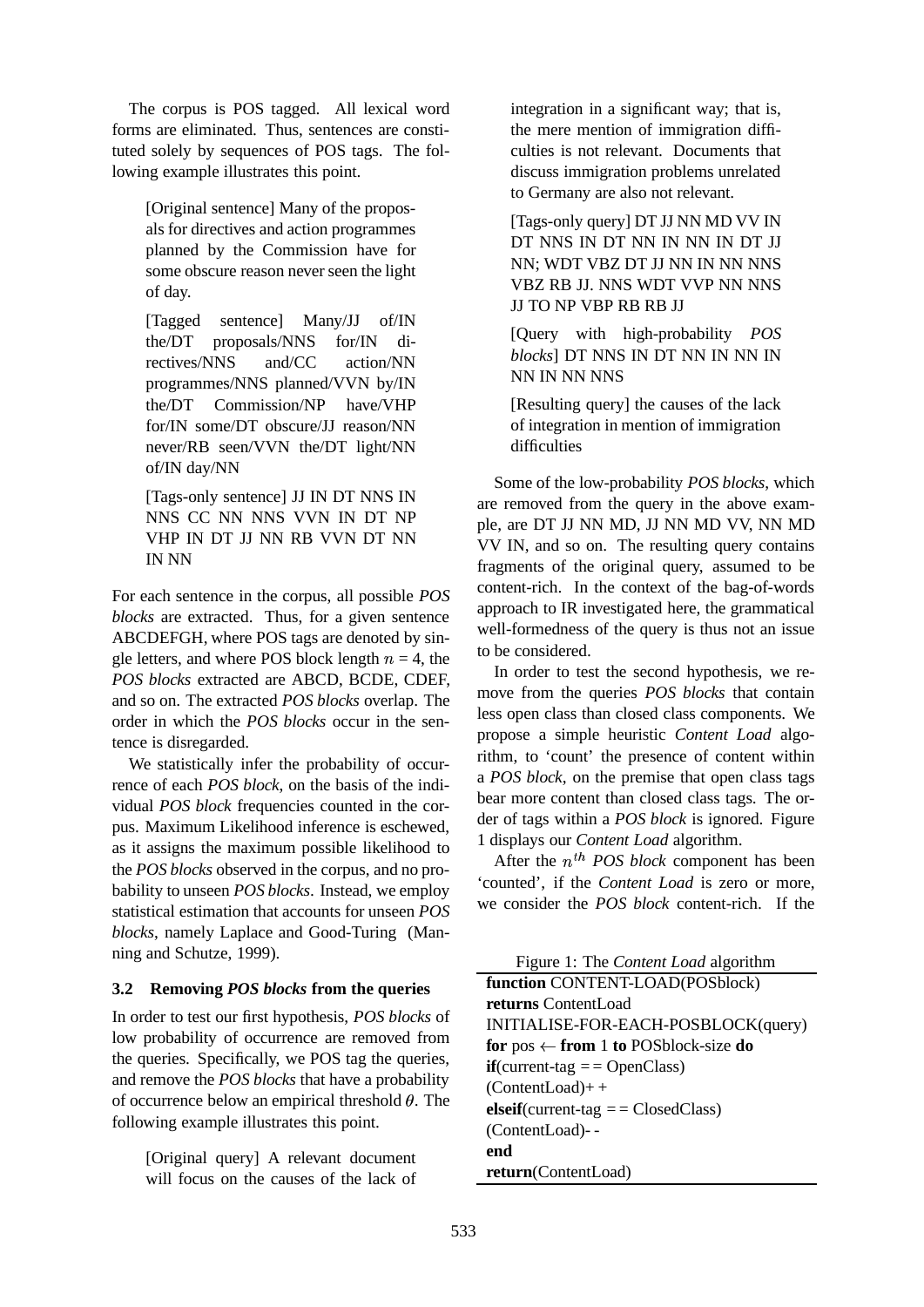*Content Load* is strictly less than zero, we consider the *POS block* content-poor. We assume an underlying equivalence of content in all open class parts of speech, which albeit being linguistically counter-intuitive, is shown to be effective when applied to IR (Section 4). The following example illustrates this point. In this example, *POS block* length  $n = 4$ .

[Original query] A relevant document will focus on the causes of the lack of integration in a significant way; that is, the mere mention of immigration difficulties is not relevant. Documents that discuss immigration problems unrelated to Germany are also not relevant.

[Tags-only query] DT JJ NN MD VV IN DT NNS IN DT NN IN NN IN DT JJ NN; WDT VBZ DT JJ NN IN NN NNS VBZ RB JJ. NNS WDT VVP NN NNS JJ TO NP VBP RB RB JJ

[Query with high-probability POS blocks] DT NNS IN DT NN IN NN IN NN IN NN NNS

[Content Load of *POS blocks*] DT NNS IN DT (-2), NN IN NN IN (0), NN IN NN NNS  $(+2)$ 

[Query with high-probability *POS blocks* of zero or positive Content Load] NN IN NN IN NN IN NN NNS

[Resulting query] lack of integration in mention of immigration difficulties

### **4 Evaluation**

We present the experiments realised to test the two hypotheses formulated in Section 1. Section 4.1 presents our experimental settings, and Section 4.2 our evaluation results.

### **4.1 Experimental Settings**

We induce *POS blocks* from the English language component of the second release of the parallel Europarl corpus $(75MB)^2$ . We POS tag the corpus using the TreeTagger<sup>3</sup>, which is a probabilistic POS tagger that uses the Penn TreeBank tagset

Table 1: Correspondence between the TreeBank (TB) and Reduced TreeBank (RTB) tags.

| TВ                          | <b>TBR</b>     |
|-----------------------------|----------------|
| JJ, JJR, JJS                | IJ             |
| RB, RBR, RBS                | <b>RB</b>      |
| CD, LS                      | CD             |
| CC                          | CC             |
| DT, WDT, PDT                | DT             |
| <b>FW</b>                   | <b>FW</b>      |
| MD, VB, VBD, VBG, VBN,      |                |
| VBP, VBZ, VH, VHD,          |                |
| VHG, VHN, VHP, VHZ          | MD             |
| NN, NNS, NP, NPS            | <b>NN</b>      |
| PP, WP, PP\$, WP\$, EX, WRB | <b>PP</b>      |
| IN, TO                      | IN             |
| <b>POS</b>                  | P <sub>O</sub> |
| RP                          | <b>RP</b>      |
| <b>SYM</b>                  | SY             |
| UH                          | UH             |
| VV, VVD, VVG, VVN, VVP, VVZ | VB             |

(Marcus et al., 1993). Since we are solely interested in a POS analysis, we introduce a stage of tagset simplification, during which, any information on top of surface POS classification is lost (Table 1). Practically, this leads to 48 original TreeBank (TB) tag classes being narrowed down to 15 Reduced TreeBank (RTB) tag classes. Additionally, tag names are shortened into two-letter names, for reasons of computational efficiency. We consider the TBR tags JJ, FW, NN, and VB as open-class, and the remaining tags as closed class (Lyons, 1977). We extract 214,398,227 *POS block* tokens and 19,343 *POS block* types from the corpus.

We retrieve relevant documents from two standard TREC test collections, namely WT2G (2GB) and WT10G (10GB), from the 1999 and 2000 TREC Web tracks, respectively. We use the queries 401-450 from the ad-hoc task of the 1999 Web track, for the WT2G test collection, and the queries 451-500 from the ad-hoc task of the 2000 Web track, for the WT10G test collection, with their respective relevance assessments. Each query contains three fields, namely *title*, *description*, and *narrative*. The *title* contains keywords describing the information need. The *description* expands briefly on the information need. The *narrative* part consists of sentences denoting key concepts to be considered or ignored. We use all three

<sup>2</sup> http://people.csail.mit.edu/koehn/publications/europarl/ 3 http://www.ims.uni-stuttgart.de/projekte/corplex/ TreeTagger/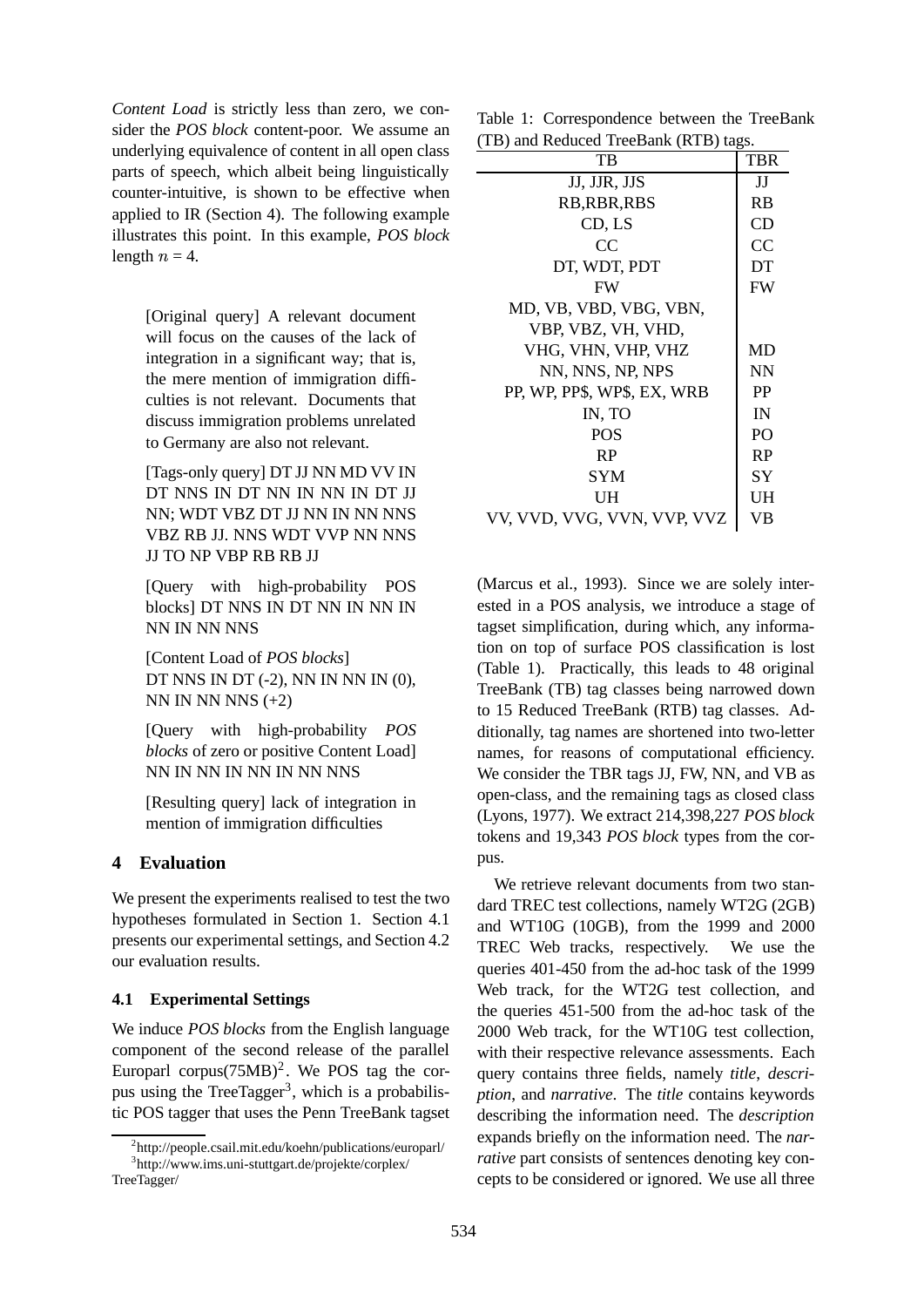query fields to match query terms to document keyword descriptors, but extract *POS blocks* only from the narrative field of the queries. This choice is motivated by the two following reasons. Firstly, the *narrative* includes the longest sentences in the whole query. For our experiments, longer sentences provide better grounds upon which we can test our hypotheses, since the longer a sentence, the more *POS blocks* we can match within it. Secondly, the *narrative* field contains the most noise in the whole query. Especially when using bag-ofwords term weighting, such as in our evaluation, information on what is not relevant to the query only introduces noise. Thus, we select the most noisy field of the query to test whether the application of our hypotheses indeed results in the reduction of noise.

During indexing, we remove stopwords, and stem the collections and the queries, using Porter's<sup>4</sup> stemming algorithm. We use the Terrier<sup>5</sup> IR platform, and apply five different weighting schemes to match query terms to document descriptors. In IR, term weighting schemes estimate the relevance  $R(d, Q)$  of a document  $d$  for a query Q, as:  $R(d, Q) = \sum_{t \in Q} q t w \cdot w(t, d)$ , where t is a term in  $Q$ ,  $q$ tw is the query term weight, and  $(t,d)$  is the weight of document d for term t. For example, we use the classical TF IDF weighting scheme (Sparck-Jones, 1972; Robertson et al., 1995):  $w(t, d) = tfn$ .  $, d) = tfn \cdot \log_2 \frac{N}{df+1}$ , where  $tfn$ is the normalised term frequency in a document:  $tfn = \frac{k_1 \cdot tf}{tf + k_1(1 - b + b \frac{l}{\alpha \cdot n})}$ ;  $tf$  is the frequency of a term in a document;  $\overline{k}$ 1, and b are parameters; l and  $avg\_l$  are the document length and the average document length in the collection, respectively;  $N$  is the number of documents in the collection; and  $df$  is the number of documents containing the term  $t$ . For all weighting schemes we use,  $\cdots$   $\cdots$  $=\frac{qtf}{at\text{f}_{\text{max}}}$ , where qtf is the query term frequency, and  $q t f_{max}$  is the maximum  $q t f$  among all query terms. We also use the well-established probabilistic BM25 weighting scheme (Robertson et al., 1995), and three distinct weighting schemes from the more recent Divergence From Randomness (DFR) framework (Amati, 2003), namely BB2, PL2, and DLH. Note that, even though we use three weighting schemes from the DFR framework, the said schemes are statistically different to one another. Also, DLH is the only parameter-free

weighting scheme we use, as it computes all of the  $(t, d)$  variables automatically from the collection statistics.

We use the default values of all parameters, namely, for the TF IDF and BM25 weighting schemes (Robertson et al., 1995),  $k1 = 1.2$ ,  $k3 = 1000$ , and  $b = 0.75$  for both test collections; while for the PL2 and BB2 term weighting schemes (Amati, 2003),  $c = 4.80$  for the WT2G test collection, and  $c = 5.58$  for the WT10G test collection. We use default values, instead of tuning the term weighting parameters, because our focus lies in testing our hypotheses, and not in optimising retrieval performance. If the said parameters are optimised, retrieval performance may be further improved. We measure the retrieval performance using the Mean Average Precision (MAP) measure (van Rijsbergen, 1979).

Throughout all experiments, we set *POS block* length at  $n = 4$ . We employ Good-Turing and Laplace smoothing, and set the threshold of high probability of occurrence empirically at  $\theta = 0.01$ . We present all evaluation results in tables, the format of which is as follows: GT and LA indicate Good-Turing and Laplace respectively, and  $\Delta\%$ denotes the % difference in MAP from the baseline. Statistically significant scores, as per the Wilcoxon test ( $p \lt 0.05$ ), appear in boldface, while highest  $\Delta$  percentages appear in italics.

#### **4.2 Evaluation Results**

Our retrieval baseline consists in testing the performance of each term weighting scheme, with each of the two test collections, using the original queries. We introduce two retrieval combinations on top of the baseline, which we call POS and POSC. The POS retrieval experiments, which relate to our first hypothesis, and the POSC retrieval experiments, which relate to our second hypothesis, are described in Section 4.2.1. Section 4.2.2 presents the assessment of our hypotheses using a performance-boosting retrieval technique, namely query expansion.

#### **4.2.1 POS and POSC Retrieval Experiments**

The aim of the POS and POSC experiments is to test our first and second hypotheses, respectively. Firstly, to test the first hypothesis, namely that there is a direct connection between the removal of low-frequency *POS blocks* from the queries and noise reduction in the queries, we remove all lowfrequency *POS blocks* from the *narrative* field of

<sup>4</sup> http://snowball.tartarus.org/

<sup>5</sup> http://ir.dcs.gla.ac.uk/terrier/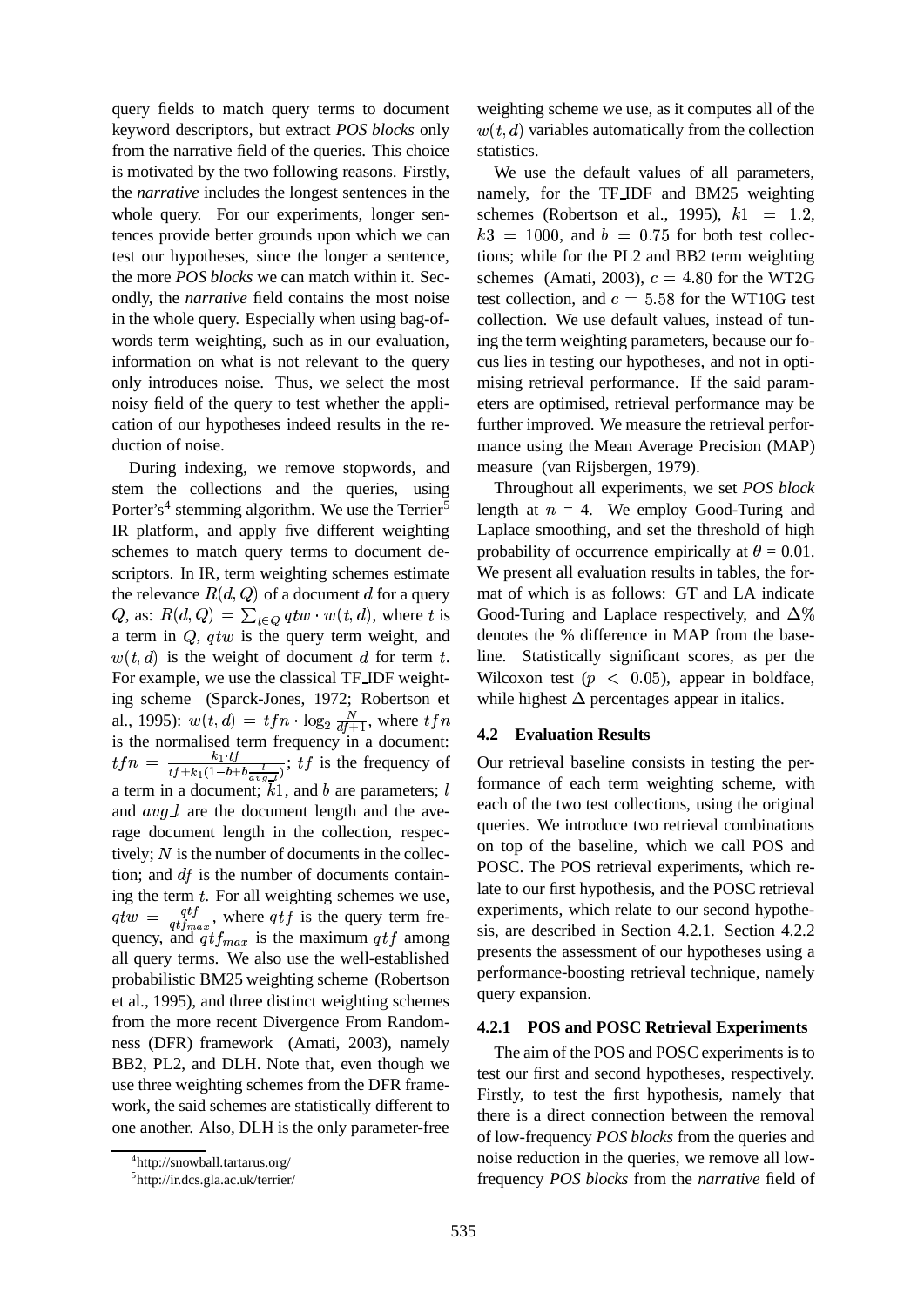the queries. Secondly, to test our second hypothesis as an extension of our first hypothesis, we refilter the queries used in the POS experiments by removing from them *POS blocks* that contain more closed class than open class tags. The processes involved in both hypotheses take place prior to the removal of stop words and stemming of the queries. Table 2 displays the relevant evaluation results.

Overall, the removal of low-probability *POS blocks* from the queries (*Hypothesis 1* section in Table 2) is associated with an improvement in retrieval performance over the baseline in most cases, which sometimes is statistically significant. This improvement is quite similar across the two statistical estimators. Moreover, two interesting patterns emerge. Firstly, the DFR weighting schemes seem to be divided, performance-wise, between the parametric BB2 and PL2, which are associated with the highest improvement in retrieval performance, and the non-parametric DLH, which is associated with the lowest improvement, or even deterioration in retrieval performance. This may indicate that the parameter used in BB2 and PL2 is not optimal, which would explain a low baseline, and thus a very high improvement over it. Secondly, when comparing the improvement in performance related to the WT2G and the WT10G test collections, we observe a more marked improvement in retrieval performance with WT2G than with WT10G.

The combination of our two hypotheses (*Hypotheses 1+2* section in Table 2) is associated with an improvement in retrieval performance over the baseline in most cases, which sometimes is statistically significant. This improvement is very similar across the two statistical estimators, namely Good-Turing and Laplace. When combining hypotheses 1+2, retrieval performance improves more than it did for hypothesis 1 only, for the WT2G test collection, which indicates that our second hypothesis might further reduce the amount of noise in the queries successfully. For the WT10G collection, we object similar results, with the exception of DLH. Generally, the improvement in performance associated to the WT2G test collection is more marked than the improvement associated to WT10G.

To recapitulate on the evaluation outcomes of our two hypotheses, we report an improvement in retrieval performance over the baseline for most,

but not all cases, which is sometimes statistically significant. This may be indicative of successful noise reduction in the queries, as per our hypotheses. Also, the difference in the improvement in retrieval performance across the two test collections may suggest that data sparseness affects retrieval performance.

### **4.2.2 POS and POSC Retrieval Experiments with Query Expansion**

Query expansion (QE) is a performanceboosting technique often used in IR, which consists in extracting the most relevant terms from the top retrieved documents, and in using these terms to expand the initial query. The expanded query is then used to retrieve documents anew. Query expansion has the distinct property of improving retrieval performance when queries do not contain noise, but harming retrieval performance when queries contain noise, furnishing us with a strong baseline, against which we can measure our hypotheses. We repeat the experiments described in Section 4.2.1 with query expansion.

We use the Bo1 query expansion scheme from the DFR framework (Amati, 2003). We optimise the query expansion settings, so as to maximise its performance. This provides us with an even stronger baseline, against which we can compare our proposed technique, which we tune empirically too through the tuning of the threshold  $\theta$ . We optimise query expansion on the basis of the corresponding relevance assessments available for the queries and collections employed, by selecting the most relevant terms from the top retrieved documents. For the WT2G test collection, the relevant terms / top retrieved documents ratio we use is (i) 20/5 with TF IDF, BM25, and DLH; (ii) 30/5 with PL2; and (iii) 10/5 with BB2. For the WT10G collection, the said ratio is (i) 10/5 for TF IDF; (ii) 20/5 for BM25 and DLH; and (iii) 5/5 for PL2 and BB2.

We repeat our POS and POSC retrieval experiments with query expansion. Table 3 displays the relevant evaluation results.

Query expansion has overall improved retrieval performance (compare Tables 2 and 3), for both test collections, with two exceptions, where query expansion has made no difference at all, namely for BB2 and PL2, with the WT10G collection. The removal of low-probability *POS blocks* from the queries, as per our first hypothesis, combined with query expansion, is associated with an im-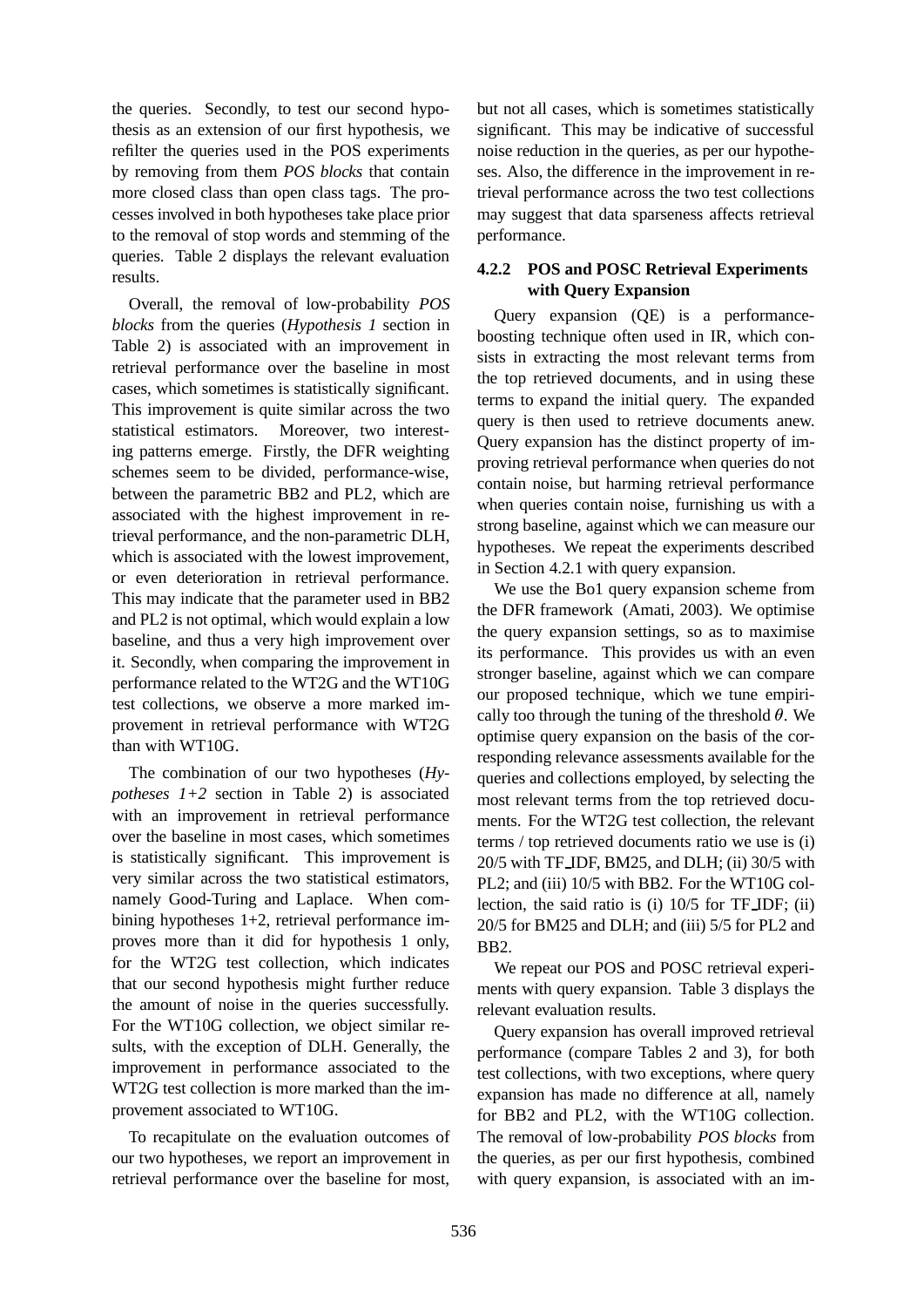| WT2G collection  |       |              |            |              |                  |                  |            |               |            |
|------------------|-------|--------------|------------|--------------|------------------|------------------|------------|---------------|------------|
|                  |       | Hypothesis 1 |            |              |                  | Hypotheses $1+2$ |            |               |            |
| w(t,d)           | base  | <b>POSGT</b> | $\Delta\%$ | <b>POSLA</b> | $\Delta\%$       | <b>POSCGT</b>    | $\Delta\%$ | <b>POSCLA</b> | $\Delta\%$ |
| <b>TFIDF</b>     | 0.276 | 0.295        | $+6.8$     | 0.293        | $+6.1$           | 0.298            | $+8.0$     | 0.294         | $+6.4$     |
| <b>BM25</b>      | 0.280 | 0.294        | $+4.8$     | 0.292        | $+4.1$           | 0.297            | $+5.9$     | 0.293         | $+4.5$     |
| B <sub>B2</sub>  | 0.237 | 0.291        | $+22.8$    | 0.287        | $+21.0$          | 0.295            | $+24.2$    | 0.288         | $+21.5$    |
| PL <sub>2</sub>  | 0.268 | 0.298        | $+11.2$    | 0.297        | $+10.9$          | 0.306            | $+14.1$    | 0.302         | $+12.8$    |
| <b>DLH</b>       | 0.237 | 0.239        | $+0.7$     | 0.238        | $+0.4$           | 0.243            | $+2.3$     | 0.241         | $+1.6$     |
| WT10G collection |       |              |            |              |                  |                  |            |               |            |
|                  |       | Hypothesis 1 |            |              | Hypotheses $1+2$ |                  |            |               |            |
|                  |       |              |            |              |                  |                  |            |               |            |
| w(t,d)           | base  | <b>POSGT</b> | $\Delta\%$ | <b>POSLA</b> | $\Delta\%$       | <b>POSCGT</b>    | $\Delta\%$ | <b>POSCLA</b> | $\Delta\%$ |
| <b>TFIDF</b>     | 0.231 | 0.234        | $+1.2$     | 0.238        | $+2.8$           | 0.233            | $+0.7$     | 0.237         | $+2.6$     |
| <b>BM25</b>      | 0.234 | 0.234        | none       | 0.238        | $+1.5$           | 0.233            | $-0.4$     | 0.237         | $+1.2$     |
| B <sub>B2</sub>  | 0.206 | 0.213        | $+3.5$     | 0.214        | $+4.0$           | 0.216            | $+5.0$     | 0.220         | $+6.7$     |
| PL <sub>2</sub>  | 0.237 | 0.253        | $+6.8$     | 0.253        | $+7.0$           | 0.251            | $+6.1$     | 0.256         | $+8.2$     |

Table 2: Mean Average Precision (MAP) scores of the POS and POSC experiments.

Table 3: Mean Average Precision (MAP) scores of the POS and POSC experiments with Query Expansion.

| WT2G collection  |       |                |            |                |            |                  |            |               |            |
|------------------|-------|----------------|------------|----------------|------------|------------------|------------|---------------|------------|
|                  |       | Hypothesis 1   |            |                |            | Hypotheses $1+2$ |            |               |            |
| w(t,d)           | base  | <b>POSGT</b>   | $\Delta\%$ | <b>POSLA</b>   | $\Delta\%$ | <b>POSCGT</b>    | $\Delta\%$ | <b>POSCLA</b> | $\Delta\%$ |
| <b>TFIDF</b>     | 0.299 | 0.323          | $+8.0$     | 0.329          | $+10.0$    | 0.322            | $+7.7$     | 0.325         | $+8.7$     |
| <b>BM25</b>      | 0.302 | 0.320          | $+5.7$     | 0.326          | $+7.9$     | 0.319            | $+5.6$     | 0.322         | $+6.6$     |
| B <sub>B2</sub>  | 0.239 | 0.291          | $+21.7$    | 0.288          | $+20.5$    | 0.291            | $+21.7$    | 0.287         | $+20.1$    |
| PL <sub>2</sub>  | 0.285 | 0.312          | $+9.5$     | 0.315          | $+10.5$    | 0.315            | $+10.5$    | 0.316         | $+10.9$    |
| <b>DLH</b>       | 0.267 | 0.283          | $+6.0$     | 0.283          | $+6.0$     | 0.284            | $+6.4$     | 0.283         | $+6.0$     |
| WT10G collection |       |                |            |                |            |                  |            |               |            |
|                  |       | Hypothesis 1   |            |                |            | Hypotheses $1+2$ |            |               |            |
| w(t,d)           | base  | <b>POSGTOE</b> | $\Delta\%$ | <b>POSLAQE</b> | $\Delta\%$ | <b>POSCGT</b>    | $\Delta\%$ | <b>POSCLA</b> | $\Delta\%$ |
| <b>TFIDF</b>     | 0.233 | 0.241          | $+3.4$     | 0.249          | $+6.9$     | 0.240            | $+3.0$     | 0.250         | $+7.3$     |
| <b>BM25</b>      | 0.240 | 0.248          | $+3.3$     | 0.250          | $+4.2$     | 0.244            | $+1.7$     | 0.249         | $+3.7$     |
| B <sub>B2</sub>  | 0.206 | 0.213          | $+3.4$     | 0.214          | $+3.9$     | 0.216            | $+4.8$     | 0.220         | $+6.8$     |
| PL <sub>2</sub>  | 0.237 | 0.253          | $+6.7$     | 0.253          | $+6.7$     | 0.251            | $+5.9$     | 0.256         | $+8.0$     |
| <b>DLH</b>       | 0.236 | 0.250          | $+5.9$     | 0.246          | $+4.2$     | 0.250            | $+5.9$     | 0.253         | $+7.2$     |